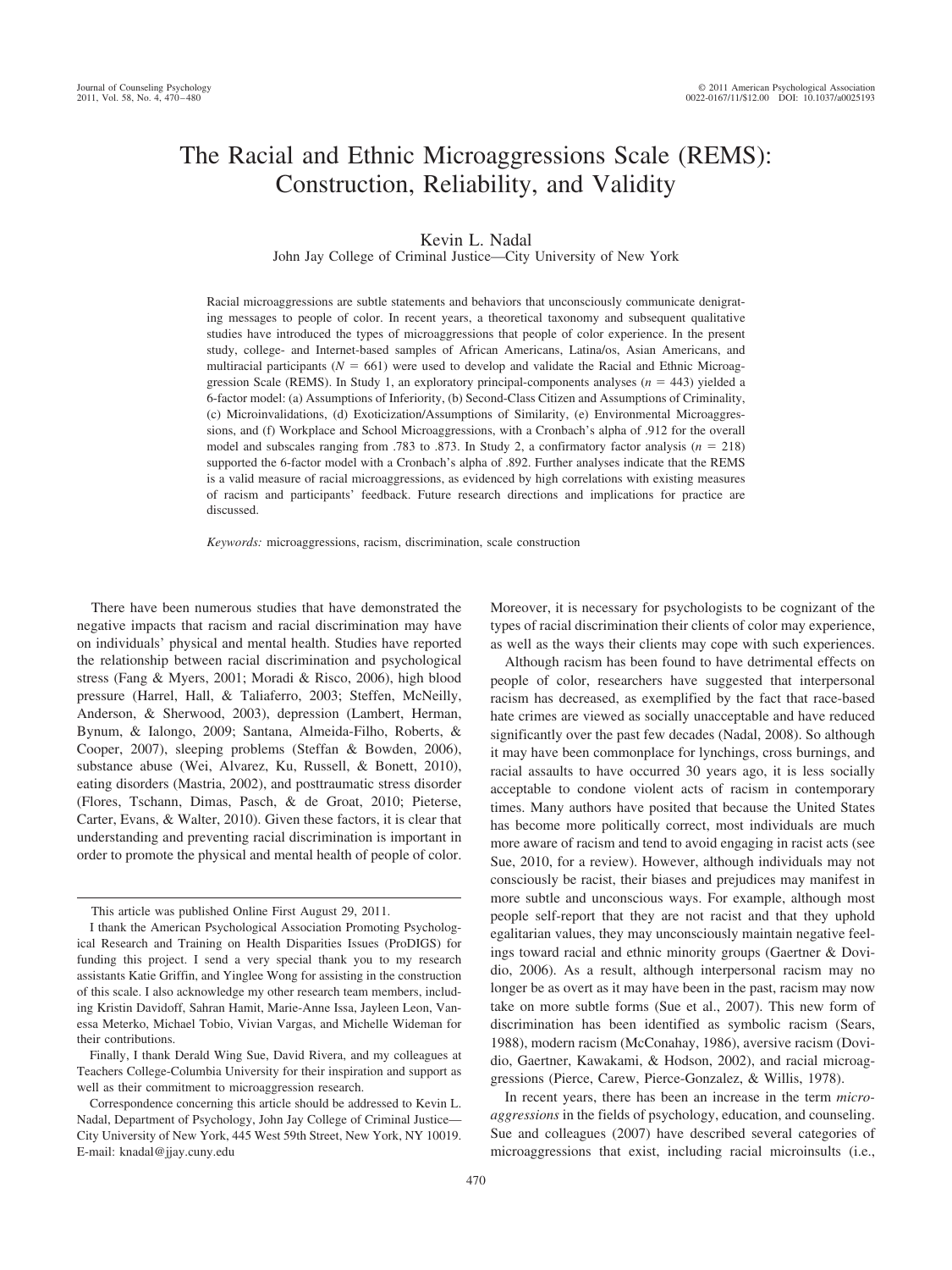verbal and nonverbal behaviors that send denigrating messages to people of color) and racial microinvalidations (i.e., unconscious verbal statements in which the perpetrator may have good intentions, but which convey negative messages to people of color). Furthermore, Sue and colleagues (2007) presented an original taxonomy of racial microaggressions, citing various themes of ways that microaggressions may manifest in everyday life. One theme includes *Alien in One's Own Land* (i.e., experiences in which people of color may feel like perpetual foreigners). For example, telling an Asian American "You speak good English" could be considered a microaggression because such a statement implies that the Asian American is foreign-born, although she or he was born in the United States. Another theme is *Assumption of Criminality* (i.e., experiences in which people of color are stereotyped to be deviant or criminals). For example, a store owner who follows an African American around in a store while she or he is shopping could be considered a microaggression because such behavior insinuates that African Americans are going to steal from them. Other themes included *Second-Class Citizen* (e.g., when customers of color receive substandard service to Whites), *Ascription of Intelligence* (e.g., when people of color are assumed to be less intellectual or uneducated), *Assumption of Inferiority* (e.g., when people of color are assumed to be poor or hold substandard careers), *Colorblindness* (e.g., when someone claims that they "don't see race"), and *Denial of Racial Reality* (e.g., when someone defensively denies that she or he is racist or engaged in racist behaviors).

A number of qualitative studies have examined racial microaggressions experienced by African Americans (Sue et al., 2008; Watkins, LaBarrie, & Appio, 2010), Latina/os (Rivera, Forquer, & Rangel, 2010), Asian Americans (Sue, Bucceri, Lin, Nadal, & Torino, 2010), indigenous peoples (Hill, Kim, & Williams, 2010), and students of color (Sue, Lin, Torino, Capodilupo, & Rivera, 2009). The original microaggressions taxonomy presented by Sue and colleagues (2007) has led to literature on microaggressions toward other populations including multiracial people (Johnston & Nadal, 2010; Nadal, Wong, Griffin, et al., 2011), women (Capodilupo et al., 2010; Nadal, 2010), lesbian, gay, bisexual, and transgender (LGBT) people (Nadal, Issa, et al., 2011; Nadal, Rivera, & Corpus, 2010; Nadal, Wong, et al., 2011), religious minorities (Nadal, Issa, Griffin, Hamit, & Lyons, 2010), and persons with disabilities (Keller & Galgay, 2010). This literature supported that people of color and other minority groups experience a number of microaggressions in their everyday lives and that these microaggressions have negative impacts on their mental health.

Despite the positive contributions to the literature, qualitative methods have been used all of these aforementioned studies (often with small sample sizes). Thus, it is imperative for researchers to produce quantitative studies to empirically support the presence of microaggressions and their influences on mental health, physical health, and other variables like self-esteem, self-efficacy, and performance. Harrell (2000) created the Daily Life Experiences (DLE) measure, which consists of 20 items and measures microaggressions that may occur in everyday life. However, there are no subscales in this measure, and it does reflect the breadth and categories of microaggressions that have been highlighted in the microaggression taxonomy and subsequent studies. Moreover, other instruments that measure modern racism (McConahay,

1986), perceived ethnic discrimination (Brondolo et al., 2005) and race-related stress (Liang, Li, & Kim, 2004; Utsey, 1998; Utsey & Ponterotto, 1996) may include some examples of microaggressions but do not take account of the types of microaggressions that have been described in recent literature (e.g., environmental microaggressions or microinvalidations). Thus, the purpose of the present study was to create a quantitative instrument on racial microaggressions that could measure the microaggressions that people of color experience in their everyday lives.

# **Study 1: Principal Components Analysis and Initial Reliability and Validity**

In this first study, I describe the development of items for a measure on racial microaggressions, which includes an exploratory principal components analysis, as well as initial reliability of the measure. I also describe ways that validity was tested, namely through participants' evaluations and correlations with the Racism and Life Experiences Scale-Brief (RaLES-B; Utsey, 1998). I also describe two scoring methods that were used.

## **Method**

**Development of initial pool of items.** On the basis of the original taxonomy on racial microaggressions presented by Sue and colleagues (2007), as well as the previous research on African Americans (Sue et al., 2008; Watkins et al., 2010), Latina/os (Rivera et al., 2010), Asian Americans (Sue et al., 2010), indigenous people (Hill et al., 2010), and students of color (Sue et al., 2009), a team of 13 researchers gathered to create an initial pool of items for a racial microaggression measure. (The description of the research team is highlighted below.) First, the researchers worked autonomously, with the task of producing as many items as they could, using the previously described themes (from both the original taxonomy and the subsequent research studies) as stimulation. For example, with the theme Alien in One's Own Land, a researcher independently produced as many items that corresponded with this theme. Using the eight aforementioned categories, each researcher generated about 50 –100 possible items independently.

After working independently and creating individual lists, the team gathered together and discussed each of their lists of items. A recorder took note of all of the items and made note of repeated items, as well as items that the team consensually decided to discard. Then, the team voted on the items that were most representative of the eight original categories (i.e., there were approximately 15–20 items per category). A subteam of four researchers worked together to discuss grammatical structure and wording of each item and produced and presented a list of 140 items to the team. The team discussed the items and offered minor suggestions; the list was then given to an auditor. This auditor, a professor who is an expert in microaggression literature, worked independently from the team, and checked the representativeness of each category (i.e., did the items characterize each category effectively?) and the grammatical structure and meaning of each item. Upon receiving the auditor's feedback, the team removed some of the confusing or inappropriate items as recommended, resulting in a final list of 131 items. Finally, the team randomized the items into one random, uncategorized list, which is henceforth referred to as the *Racial and Ethnic Microaggression Scale-Initial Version* (REMS-I).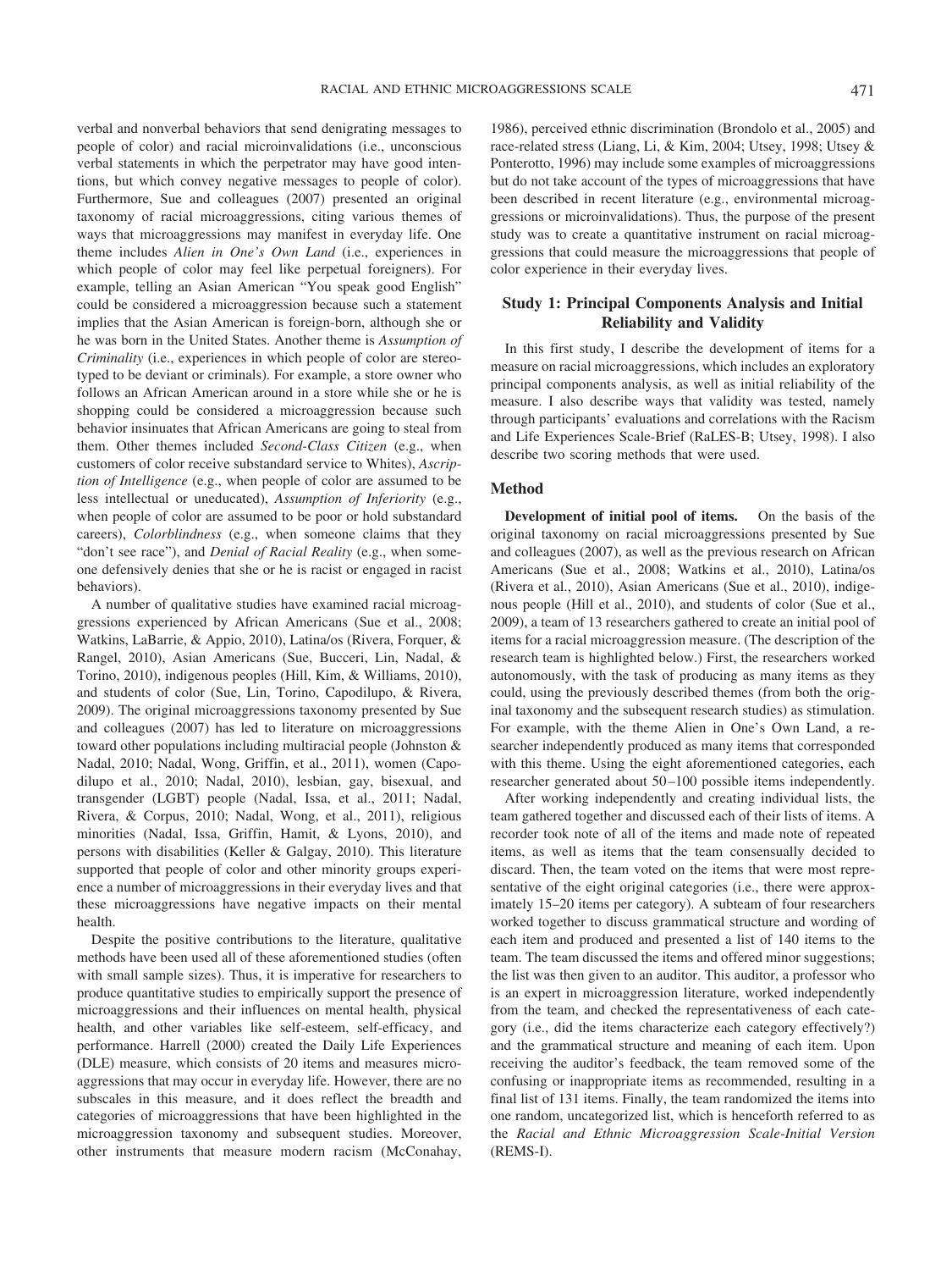**Participants.** The sample included a total of 443 participants; 335 were women, 108 were men, and none identified as transgender. The mean age of the sample was  $24.83$  ( $SD = 8.627$ ), with a range of 18–66. The sample was racially diverse, with 34% Asian Americans/ Pacific Islanders, 31% Latina/os, 18% Black African Americans, 11% multiracial, and 6% who did not identify with any of these categories or did not report race. The sample was also ethnically diverse, with the largest samples including Filipino American (21%), African American (12%), Dominican American (7%), Puerto Rican (6%), Mexican/Chicano/a American (5%), and two ethnicities or more (14%). Eighty-five percent of the sample identified as heterosexual, whereas 6% identified as gay/lesbian, 3% as bisexual, and the remaining in other ways. The largest religious groups were Catholic (41%), Christian (19%), and agnostic or without a religion (15%). Fifty-eight percent identified as living in a northeastern state; 20% of participants were from the West Coast, 14% were from the Midwest, and the remainder were from the Southwest, Southeast, or Hawai'i (2.0%). The sample had a diverse range of educational levels: About 49% had a high school diploma, 11% had an associate's degree, 23% had a bachelor's degree, and 18% had a graduate degree. Finally, the majority of the sample was born within the United States (76.5%), whereas 22% of the participants were born outside of the United States.

**Recruitment.** Participants who identified as Black/African American, Latina/o, Asian American, Pacific Islander, Arab American, or multiracial were eligible to participate in the study. Participants were recruited in two ways: (a) through a Psychology 101 undergraduate pool and (b) through online Listservs and community websites. Students from the Psychology 101 classes were required to participate in research experiments as a part of class; these participants received credit for attending and participating in focus groups, regardless of activity of participation or quality of their answers. A community sample was recruited by sending mass e-mails to various community Listservs. Listservs included, but were not limited to, nonprofit community centers, racial minority professional organizations, and historically Black, Latina/o, or Asian American sororities and fraternities. A snowball sampling methodology was encouraged, in which participants were asked to advertise the study to their respective networks.

#### **Measures.**

*Demographic sheet.* An open-ended demographic questionnaire asked participants to self-identify their gender, age, race, ethnicity, immigration status, religious background, level of education, and occupation. Open-ended answers are used to allow individuals to choose their own identities, instead of limiting participants to choose a predetermined box. This decision was made because of previous authors (e.g., Johnston & Nadal, 2010) who have cited that forcing people to "choose" a box to be a microaggression in itself.

*The REMS-I.* The REMS-I consists of 131 items that identify various racial microaggressions. Respondents were instructed to indicate the number of times that a microaggression occurred in the past 6 months, with  $1 = I$  did not experience this event in the *past six months*, 2 *I experienced this event 1–3 times in the past*  $six$  months,  $3 = I$  experienced this event  $4 - 6$  times in the past six *months*,  $4 = I$  *experienced this event* 7–9 *times in the past six months*, and 5 *I experienced this event 10 or more times in the past six months*.

*The RaLES-B.* The RaLES-B is a short (and more widely used) version of the Racism and Life Experiences-Self-Administration Version (RaLES-S; Utsey, 1998). The nine-item instrument is a self-report measure of perceptions of racism by a person of color and the impact and stress that racism has on an individual's personal life (Utsey, 1998). The scale measures the degree to which an individual believes that racism affects one's self and one's racial group. Four items comprise the Racism-Group score (measuring the stress that race may cause people of one's same racial/ethnic group), whereas five items comprise the Racism-Self score; a total score measures the Racism and Life Experiences score. Utsey and Ponterotto (1996) reported that the RaLES-B Racism-Self score and RaLES-B Racism-Group score had a Cronbach's alpha of .90 and .83, respectively  $(N = 55)$ . High validity was exemplified by the significant and positive correlation  $(rs = .24 - .46, p < .01)$  between the RaLES-B with the Index of Race-Related Stress (IRRS), another measure of racism (Utsey & Ponterotto, 1996). The present study yielded a Cronbach's alpha of .862 for the total RaLES-B scale and .878 and .673 for the Racism-Self and Racism-Group scores, respectively.

*REMS evaluation.* At the conclusion of the REMS-I, participants were asked three open-ended questions. These questions included the following:

1. Describe what you believe these questions were trying to measure.

2. Write three keywords or key phrases that can be used to label the various experiences that are described above.

3. Do you remember any questions or experiences that were not written in a clear or concise manner? If so, please list them.

**Procedure.** After receiving approval from the Institutional Review Board of the principal investigators' institution, all measures were made available through the website www.surveymonkey.com. First, participants were presented with an informed consent form to read, which indicated their voluntary participation, as well as potential risks and benefits to the study. Next, participants filled out the demographic questionnaire followed by the REMS, the RALES, and the REMS-Evaluation. Each research session lasted 30–45 min. At the completion of the survey, participants received a debriefing statement, which indicated the purpose of the statement, as well as the principal investigator's contact information.

# **Results**

To test the REMS-I and create possible subscales, the researchers first conducted an exploratory principal components analysis. An exploratory principal components analysis was used initially instead of a confirmatory factor analysis because of the large number of items that were included, as well as the uncertainty of which factors would emerge from the several aforementioned microaggression studies. Thus, using Tabachnick and Fidell's (2001) suggestion of .32 as a sufficient loading, and Guadagnoli and Velicer's (1988) recommendation of .40 or greater as adequate, items with factor loadings of .45 or greater would be included. Additionally, following Costello and Osborne's (2005) recommendation of identifying and removing cross-loadings, items with loadings of .50 or above on more than one component would be removed.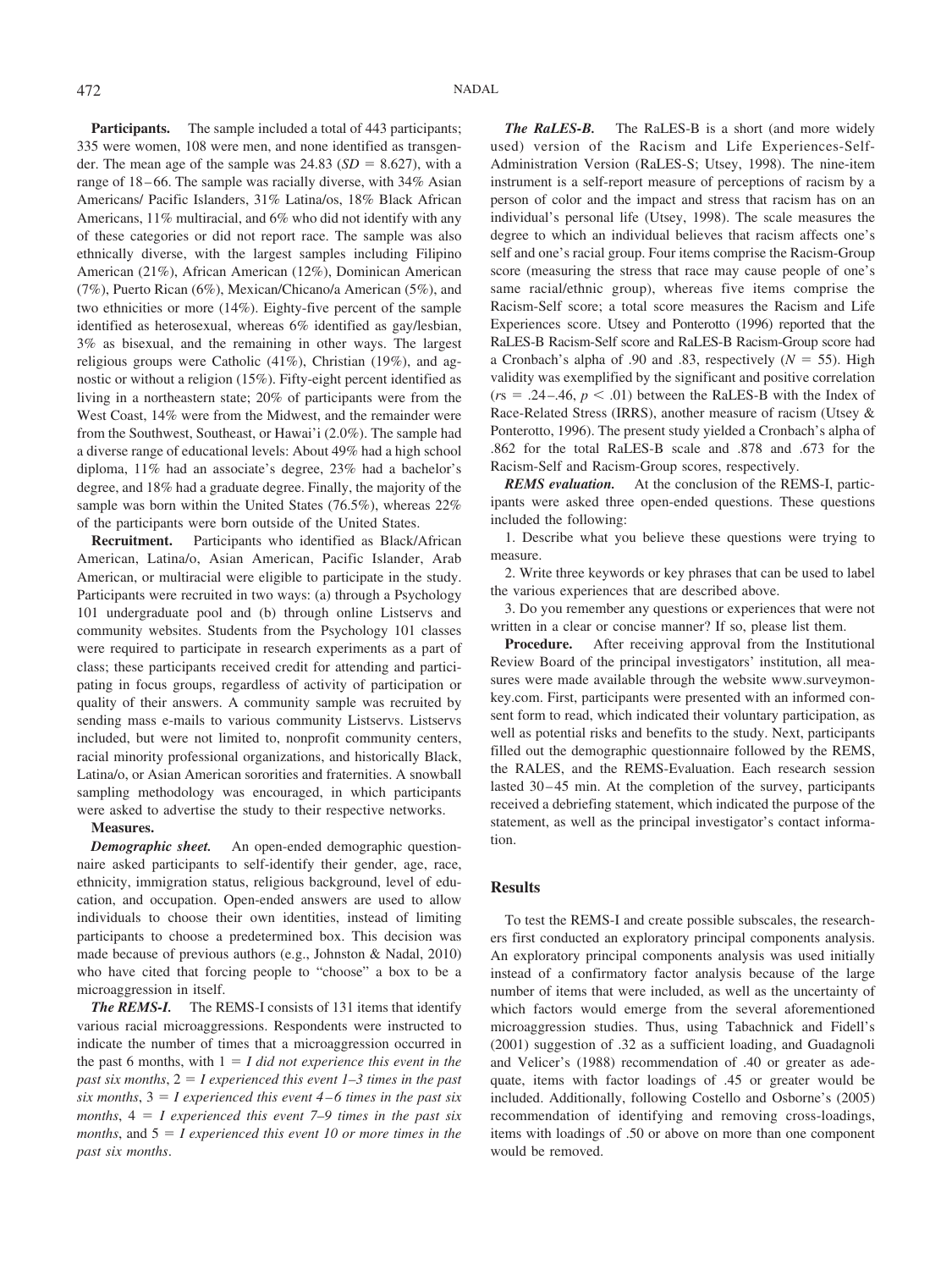The principal components analysis resulted in a Kaiser-Meyer-Olkin (KMO) coefficient of .894 (well above the recommended .50) and a Bartlett's Test of Sphericity  $\chi^2$  of 8155.78 (*df* = 990,  $p > .001$ ), suggesting significant sampling adequacy. Thus, an orthogonal method was chosen. First, 131 items were entered into the principal-components factor analysis on SPSS Version 18, with a varimax rotation and eigenvalues greater than 1. This procedure yielded 28 components, with eigenvalues ranging from 1.01 to 32.94. Next, researchers examined each of these 28 components and assessed whether a number of items had a factor loading greater than .45. After eliminating items with weak loadings and cross-loadings, a total of 79 items remained. In order to reach the predetermined number of factors to extract (6), these 79 items were submitted to a second principal components analysis, with a varimax rotation, a Kaiser normalization, and eigenvalues greater than 1. Using this orthogonal rotation was chosen because not all correlations were significant, and many had *r* scores that were less than .15 (De Vellis, 2003); using such a varimax rotation is further supported by Finch (2006), who found that both orthogonal and oblique rotations are equally effective.

This procedure resulted in eight components, which were then evaluated by the researchers to determine whether the groupings of items made conceptual sense. Six components were retained, each with a range of five to nine items each. The other two components did not produce substantial items with loadings greater than .45 and did not make conceptual sense.

Furthermore, retaining these six components aligned with the number of components determined by using the Monte Carlo principal components analysis for Parallel Analysis—a standalone RealBASIC program that allows specification of three to 300 variables, 100-2,500 participants, and 1-1,000 replications (Watkins, 2006). Results from 11 variables, 443 participants, and 100 replications were produced in 33 s by a Windows NT personal computer and yielded six random components with eigenvalues greater than 1. These six components accounted for 12.70%, 4.00%, 3.42%, 3.13%, 1.84%, and 1.61% of the variance, respectively, and were labeled as Component 1: Assumptions of Inferiority, Component 2: Second-Class Citizen and Assumptions of Criminality, Component 3: Microinvalidations, Component 4: Exoticization/Assumptions of Similarity, Component 5: Environmental Microaggressions, and Component 6: Workplace and School Microaggressions. According to an analysis of postrotation sums of squared loadings, components account for 11.25%, 10.93%, 10.33%, 9.51%, 8.50%, and 7.34% of the total variance. (See Table 1 for loadings, commonalities, and variance accounted for.) Components 1, 2, 3, 4, and 6 were all significantly positively correlated with each other  $(r = .219 - .589, p < .01)$ . Component 5 was significantly negatively correlated with Components 1, 2, 3, and 4 ( $r = -.173$  to  $-.117$ ,  $p < .01$ ); however, there was no significant correlation between Components 5 and 6 (see Table 2).

Supporting internal consistency reliability, the 45-item REMS produced a coefficient alpha of 0.928 ( $M = 1.6702$ ,  $SD = 0.543$ ). Each subscale produced a coefficient alpha well over .80— Subscale 1: Assumptions of Inferiority ( $\alpha$  = .894, *M* = 1.4052,  $SD = 0.754$ , Subscale 2: Second-Class Citizen and Assumptions of Criminality ( $\alpha$  = .883,  $M = 1.2981$ ,  $SD = 0.668$ ), Subscale 3: Microinvalidations ( $\alpha$  = .888,  $M = 1.5249$ ,  $SD = 0.780$ ), Subscale 4: Exoticization/ Assumptions of Similarity ( $\alpha$  = .852, *M* = 1.6573,  $SD = 0.883$ ), Subscale 5: Environmental Microaggres-

sions ( $\alpha$  = .850,  $M$  = 3.205,  $SD$  = 0.870), and Subscale 6: Workplace and School Microaggressions ( $\alpha = .850$ ,  $M = 1.2894$ ,  $SD = 0.691$ ). The REMS-45 produced high internal reliabilities with all major racial groups—Black/African Americans ( $\alpha$  = .918), Latina/os ( $\alpha$  = .905), Asian Americans ( $\alpha$  = .909), and multiracial persons ( $\alpha$  = .922). Means and reliabilities for the scale and subscales for four major racial groups are included in Table 3.

Testing for concurrent validity, the REMS-45 was positively correlated with the RALES-B ( $r = .464$ ,  $N = 376$ ,  $p < .001$ ). Five of the six subscales were also positively correlated with the RALES-B—Subscale 1: Assumptions of Inferiority  $(r = .343, ...)$  $N = 376$ ,  $p < .001$ ), Subscale 2: Second-Class Citizen and Assumption of Criminality ( $r = .351$ ,  $N = 376$ ,  $p < .001$ ), Subscale 3: Microinvalidations ( $r = .380$ ,  $N = 376$ ,  $p < .001$ ), Subscale 4: Exoticization/Assumptions of Similarity  $(r = .216,$  $N = 376$ ,  $p < .001$ ), and Subscale 6: Workplace and School Microaggressions  $(r = .433, N = 376, p < .001)$ . Subscale 5: Environmental Microaggressions was not significantly correlated with the RALES-B. The same five REMS subscales also correlated highly with both the RALES-B Individual and RALES-B Group subscales.

One way that I tested an element of construct validity, or whether the scale is accurately measuring microaggressions, was by using the REMS Evaluation. Participants were asked to describe what they thought the questions were trying to measure, as well as three keywords that represented the items that were listed. Using a content analysis method (see Hsieh & Shannon, 2005, for a review), a subteam of five researchers worked independently, thoroughly read each answer, and categorized each answer into themes (i.e., descriptions that were based on keywords or ideas). The team reconvened and discussed their findings, and the team consensually agreed on major categories, which were sent to an auditor who checked for accuracy and provided feedback. Finally, the team reviewed and classified each item into one of the major themes and tallied the number of responses under each category. For answers that may have fit under more than one theme, the researchers consensually agreed on a theme that each response fit best.

The most frequently used words included (a) *racism*  $(n = 99)$ , *discrimination* ( $n = 70$ ), *stereotype* ( $n = 45$ ), *ignorance* ( $n = 40$ ), and *prejudice* ( $n = 35$ ). Five major themes emerged, with 60 or more responses that were categorized under each theme. Theme 1: Experiences with Racism  $(N = 255)$  illustrated descriptions that explicitly used the word *racism* (on interpersonal, institutional, societal, or abstract levels). For example, one participant wrote "I believe the questions were measuring the amount of racism an average person encounters during the aforementioned 6 month period," whereas another wrote "I think the study is trying to find out whether or not I believe racism still exists." Theme 2: Experiences of Race and Ethnicity  $(N = 140)$  described responses that discussed treatment of people of color, without necessarily describing such situations as positive or negative. For example, one participant wrote "I believe that the questions wanted to measure how people belonging to my culture are treated in today's society." Theme 3: Perceptions of Race-Related Situations ( $N = 90$ ) included descriptions that discussed the idea of perceptions of race by self or by others. For example, one participant shared "[This is a study about] perceptions of daily interactions that carry racial or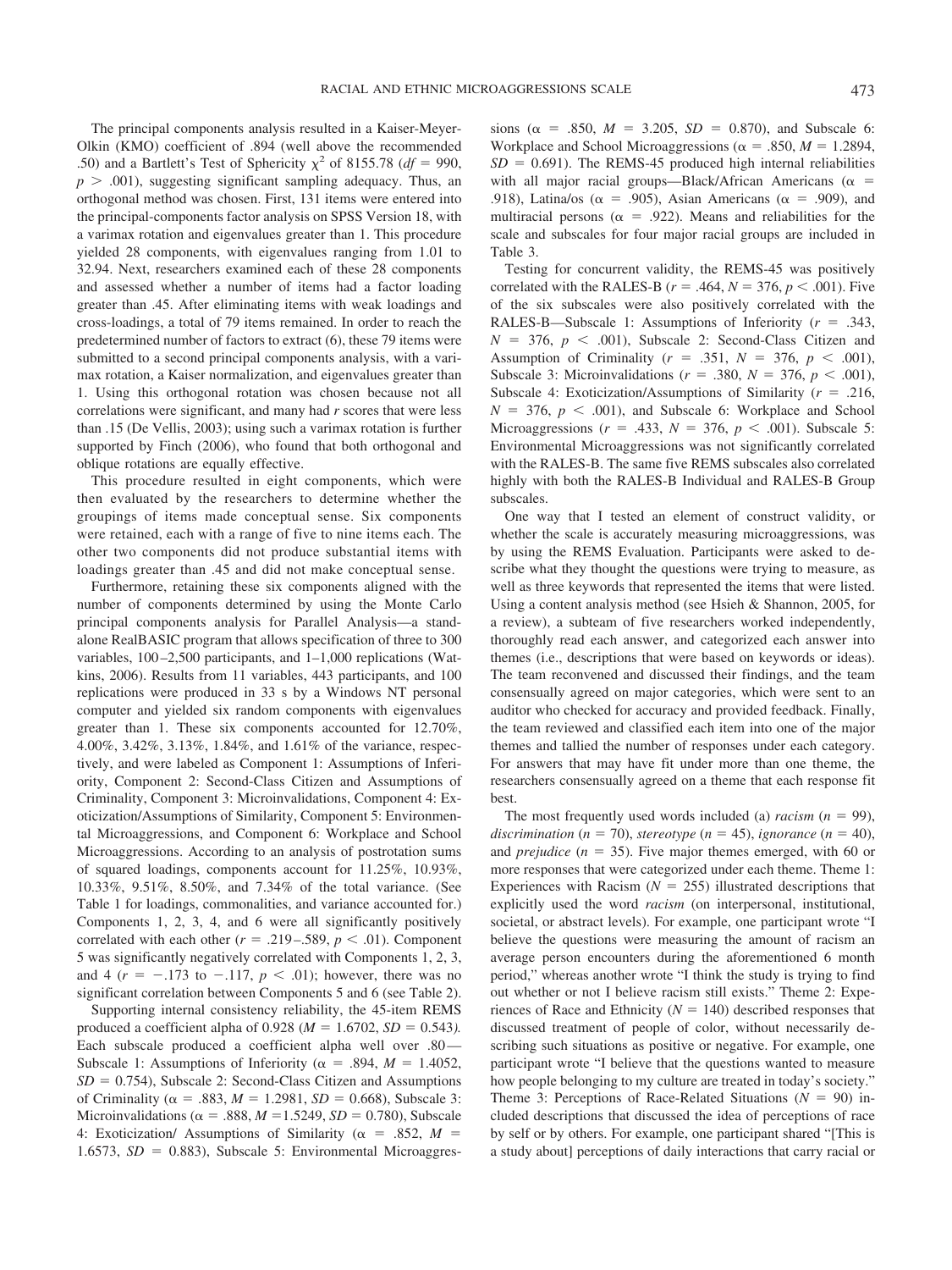# Table 1

*Principal Component Analysis Loadings and Commonalities for Study 1 (N = 443)* 

|                |                                                                                        |              |         |         | Component      |         |                |                |
|----------------|----------------------------------------------------------------------------------------|--------------|---------|---------|----------------|---------|----------------|----------------|
| Item           |                                                                                        | $\mathbf{1}$ | 2       | 3       | 4              | 5       | 6              | h <sup>2</sup> |
|                | Component 1: Assumptions of Inferiority; $PoV = 11.23$                                 |              |         |         |                |         |                |                |
| 32             | Someone assumed that I would have a lower education because of my race.                | 0.82         | 0.23    | 0.11    | 0.17           | 0.04    | 0.13           | 0.8            |
| 38             | Someone assumed that I was poor because of my race.                                    | 0.75         | 0.25    | 0.12    | 0.24           | $-0.02$ | 0.02           | 0.69           |
| 21             | Someone assumed that I would not be educated because of my race.                       | 0.74         | 0.29    | 0.17    | 0.12           | 0.01    | 0.23           | 0.72           |
| 17             | Someone acted surprised at my scholastic or professional success because of my race.   | 0.72         | 0.19    | 0.19    | 0.2            | $-0.01$ | 0.22           | 0.68           |
| 9              | Someone assumed that I would not be intelligent because of my race.                    | 0.69         | 0.18    | 0.06    | 0.09           | 0.07    | 0.33           | 0.66           |
| 36             | Someone assumed that I held a lower paying job because of my race.                     | 0.61         | 0.24    | 0.08    | 0.23           | 0.04    | 0.29           | 0.57           |
| 5              | Someone assumed that I grew up in a particular neighborhood because of my race.        | 0.51         | 0.13    | 0.01    | 0.45           | 0.13    | $-0.03$        | 0.57           |
| 22             | Someone told me that I was "articulate" after she/he assumed I wouldn't be.            | 0.49         | 0.28    | 0.25    | 0.26           | 0.12    | 0.12           | 0.52           |
|                | Component 2: Second-Class Citizen and Assumptions of Criminality; $PoV = 10.93$        |              |         |         |                |         |                |                |
| 6              | Someone avoided walking near me on the street because of my race.                      | 0.19         | 0.81    | 0.12    | 0.09           | 0.08    | 0.19           | 0.77           |
| 31             | Someone clenched her/his purse or wallet upon seeing me because of my race.            | 0.2          | 0.81    | 0.02    | 0.14           | 0.05    | 0.03           | 0.72           |
| 8              | Someone avoided sitting next to me in a public space (e.g., restaurants, movie         |              |         |         |                |         |                |                |
|                | theaters, subways, buses) because of my race.                                          | 0.12         | 0.74    | 0.12    | 0.14           | 0.07    | 0.31           | 0.69           |
| 40             | Someone avoided eye contact with me because of my race.                                | 0.3          | 0.74    | 0.17    | 0.01           | 0.02    | 0.16           | 0.68           |
| $\mathfrak{2}$ | Someone's body language showed they were scared of me, because of my race.             | 0.36         | 0.72    | 0.07    | 0.02           | 0.08    | 0.13           | 0.71           |
| 34             | Someone assumed that I would physically hurt them because of my race.                  | 0.35         | 0.65    | $-0.03$ | 0.24           | 0.13    | 0.08           | 0.67           |
| 11             | I received substandard service in stores compared to customers of other racial groups. | 0.08         | 0.55    | 0.15    | 0.09           | 0.02    | 0.29           | 0.5            |
|                | Component 3: Microinvalidations; $PoV = 10.32$                                         |              |         |         |                |         |                |                |
| 27             | Someone told me that they "don't see color."                                           | 0.07         | 0.17    | 0.84    | 0.1            | 0.11    | $-0.02$        | 0.79           |
| 30             | Someone told me that they do not see race.                                             | 0.05         | 0.18    | 0.84    | $\overline{0}$ | 0.08    | 0.03           | 0.77           |
| 39             | Someone told me that people should not think about race anymore.                       | 0.16         | 0.06    | 0.8     | 0.08           | 0.11    | 0.1            | 0.7            |
| 7              | Someone told me that she or he was color-blind.                                        | 0.03         | 0.02    | 0.72    | $-0.04$        | 0.07    | 0.16           | 0.57           |
| 26             | I was told that people of color do not experience racism anymore.                      | 0.17         | 0.03    | 0.62    | 0.05           | 0.03    | 0.14           | 0.57           |
| 33             | Someone of a different racial group has stated that there is no difference between the |              |         |         |                |         |                |                |
|                | two of us.                                                                             | 0.16         | $-0$    | 0.61    | 0.29           | 0.08    | 0.18           | 0.51           |
| 4              | I was told that I should not complain about race.                                      | 0.11         | 0.18    | 0.53    | 0.14           | $-0.01$ | 0.2            | 0.79           |
| 14             | I was told that people of all racial groups experience the same obstacles.             | 0.31         | $-0.09$ | 0.47    | 0.27           | $-0.03$ | 0.25           | 0.53           |
| 10             | I was told that I complain about race too much.                                        | 0.16         | 0.18    | 0.47    | 0.03           | $-0.06$ | 0.25           | 0.7            |
|                | Component 4: Exoticization/Assumptions of Similarity; $PoV = 9.51$                     |              |         |         |                |         |                |                |
| 3              | Someone assumed that I spoke a language other than English.                            | 0.1          | 0.1     | 0.04    | 0.74           | $-0.15$ | 0.02           | 0.67           |
| 29             | Someone asked me to teach them words in my "native language."                          | 0.12         | 0.05    | 0.03    | 0.74           | $-0.07$ | 0.05           | 0.59           |
| 45             | Someone assumed that I speak similar languages to other people in my race.             | 0.17         | 0.05    | 0.01    | 0.71           | 0.01    | 0.11           | 0.58           |
| 35             | Someone assumed that I ate foods associated with my race/culture every day.            | 0.26         | 0.05    | 0.12    | 0.69           | $-0.12$ | $-0.09$        | 0.58           |
| 42             | Someone told me that all people in my racial group look alike.                         | 0.13         | 0.19    | 0.16    | 0.6            | 0.07    | 0.08           | 0.62           |
| 23             | Someone told me that all people in my racial group are all the same.                   | 0.21         | 0.1     | 0.22    | 0.59           | 0.13    | 0.15           | 0.62           |
| 13             | Someone wanted to date me only because of my race.                                     | $-0.06$      | 0.01    | 0.11    | 0.51           | 0.2     | 0.46           | 0.55           |
| 20             | Someone did not believe me when I told them I was born in the U.S.                     | 0.24         | 0.23    | $-0.05$ | 0.51           | 0.1     | $\overline{0}$ | 0.47           |
| 43             | Someone objectified one of my physical features because of my race.                    | 0.08         | 0.22    | 0.25    | 0.49           | 0.12    | 0.14           | 0.62           |
|                | Component 5: Environmental Microaggressions; $PoV = 8.50$                              |              |         |         |                |         |                |                |
| 37             | I observed people of my race portrayed positively in movies.                           | $-0.01$      | 0.07    | 0.05    | 0.02           | 0.84    | $-0.08$        | 0.72           |
| 24             | I observed people of my race portrayed positively in magazines.                        | 0.06         | 0.02    | 0.07    | $-0.02$        | 0.85    | 0.01           | 0.75           |
| 19             | I observed people of my race portrayed positively on television.                       | 0.02         | $-0.09$ | 0.06    | $-0.12$        | 0.78    | 0.03           | 0.66           |
| 28             | I read popular books or magazines in which a majority of contributions featured        |              |         |         |                |         |                |                |
|                | people from my racial group.                                                           | 0.14         | 0.12    | 0.12    | $-0.02$        | 0.7     | 0.01           | 0.58           |
| 18             | I observed that people of my race were the CEOs of major corporations.                 | $-0.12$      | 0.07    | $-0.04$ | 0.04           | 0.69    | 0.08           | 0.62           |
| 41             | I observed that someone of my race is a government official in my state.               | 0.09         | 0.17    | 0.18    | 0.12           | 0.55    | $-0.04$        | 0.56           |
| 12             | I observed people of my race in prominent positions at my workplace or school.         | 0.08         | 0.09    | 0.06    | 0.05           | 0.55    | $-0.09$        | 0.6            |
|                | Component 6: Workplace and School Microaggressions; $PoV = 7.34$                       |              |         |         |                |         |                |                |
| 25             | An employer or co-worker was unfriendly or unwelcoming toward me because of my         |              |         |         |                |         |                |                |
|                | race.                                                                                  | 0.35         | 0.27    | 0.06    | 0.02           | 0.01    | 0.76           | 0.77           |
| 15             | My opinion was overlooked in a group discussion because of my race.                    | 0.18         | 0.16    | 0.3     | 0.13           | $-0.09$ | 0.67           | 0.66           |
| 1              | I was ignored at school or at work because of my race.                                 | 0.09         | 0.34    | 0.18    | 0.05           | $-0.09$ | 0.65           | 0.61           |
| 16             | Someone assumed that my work would be inferior to people of other racial groups.       | 0.41         | 0.15    | 0.16    | 0.06           | 0.11    | 0.64           | 0.64           |
| 44             | An employer or co-worker treated me differently than White co-workers.                 | 0.38         | 0.29    | 0.12    | 0.03           | $-0.09$ | 0.62           | 0.63           |

*Note.* PoV = Percentage of Variance accounted for (after rotation).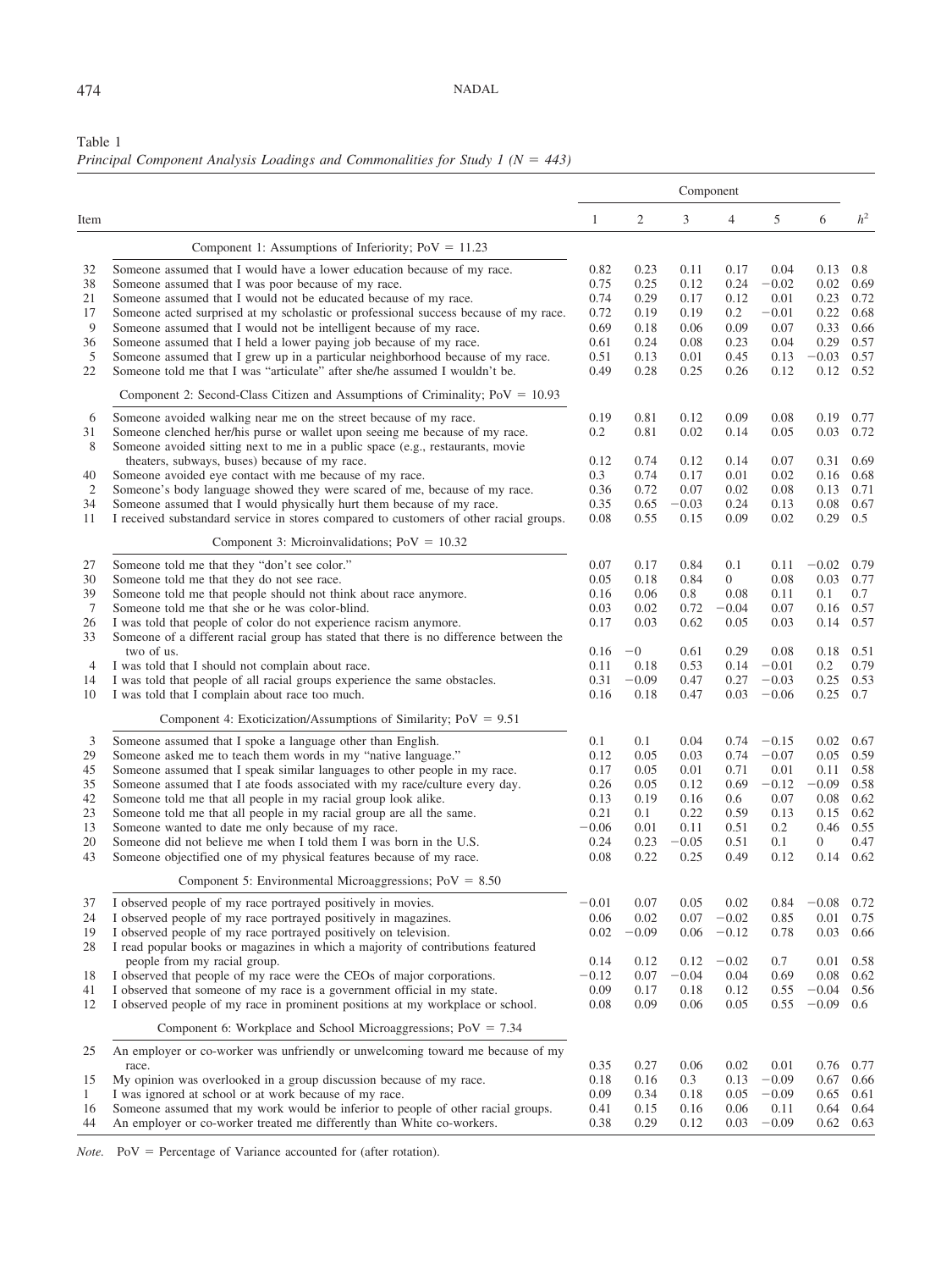| $.550**$   |                                  |                                        |                                                           |
|------------|----------------------------------|----------------------------------------|-----------------------------------------------------------|
| $470^{**}$ |                                  |                                        |                                                           |
| $.339***$  |                                  |                                        |                                                           |
|            |                                  |                                        |                                                           |
|            |                                  |                                        |                                                           |
|            | $.381***$<br>$.258***$ $.285***$ | $-115^* -148^{**} -173^{**} -127^{**}$ | $.589^{**}$ $.563^{**}$ $.515^{**}$ $.219^{**}$ $-0.02$ — |

Table 2 *Intercorrelations Among Factors of the Racial and Ethnic Microaggression Scale in Study 1*  $(N = 406)$ 

racist assumptions," whereas another participant stated, "They are trying to measure how our specific ethnicity/race plays a role into how others treat us and how those experiences appear racist or not to us. The questions explore how race/ethnicity can affect our daily activities and how we perceive those interactions from people outside our own race/ethnicity." Theme 4: Stereotypes  $(N = 65)$ classified descriptions that discussed the ideas of stereotyping, prejudice, or negative portrayals of people of color. For example, one participant stated, "The questions were trying to show racial stereotyping experiences." Theme 5: Microaggressions and Subtle Discrimination ( $N = 138$ ) was used to discuss descriptions directly using the word *microaggression* or that describe the "subtle," "covert" or "everyday" forms of discrimination. For example, one participant shared, "This study measures how much we are exposed to microaggressions and how we perceive them," whereas another shared "[This study is about] the constant subtle and not-so-subtle ways we are treated differently because of our racial identity." Another participant shared, "individually these seem to be small or minor incidents, but collectively they add up and lead to a particular experience in this country for people of color," whereas another participant shared "I think these questions were designed to discover what kinds of racial interactions or conflicts people may have on a daily basis and how often people face racial discrimination."

**Recoding of scores.** Upon completion of data collection, the researchers decided to recode participants' answers into dichotomous variables. Because the pilot study yielded less variance than expected, researchers altered the scoring system into a checklist

Table 3

*Psychometric Properties for Racial and Ethnic Microaggression Scale (REMS-45) for Study 1 (N = 406)* 

| Participant's<br>race | REMs Average    | Subscale 1      | Subscale 2      | Subscale 3      | Subscale 4      | Subscale 5      | Subscale 6      |
|-----------------------|-----------------|-----------------|-----------------|-----------------|-----------------|-----------------|-----------------|
|                       |                 |                 |                 |                 |                 |                 |                 |
| Total                 |                 |                 |                 |                 |                 |                 |                 |
| M                     | 1.67            | - 1.41          | 1.30            | 1.52            | 1.66            | 3.21            | 1.29            |
| N                     | 406             | 402             | 404             | 403             | 404             | 382             | 404             |
| SD                    | 0.54            | 0.75            | 0.67            | 0.78            | 0.88            | 0.87            | 0.69            |
|                       | $\alpha = .928$ | $\alpha = .894$ | $\alpha = .883$ | $\alpha = .888$ | $\alpha = .852$ | $\alpha = .850$ | $\alpha = .850$ |
| Asian                 |                 |                 |                 |                 |                 |                 |                 |
| $\boldsymbol{M}$      | 1.94            | 1.39            | 1.30            | 1.55            | 1.62            | 4.27            | 1.39            |
| $\boldsymbol{N}$      | 138             | 137             | 137             | 137             | 137             | 129             | 137             |
| SD                    | 0.47            | 0.60            | 0.47            | 0.74            | 0.86            | 0.69            | 0.60            |
|                       | $\alpha = .909$ | $\alpha = .857$ | $\alpha = .835$ | $\alpha = .909$ | $\alpha = .806$ | $\alpha = .821$ | $\alpha = .817$ |
| <b>Black</b>          |                 |                 |                 |                 |                 |                 |                 |
| M                     | 2.05            | 1.72            | 1.64            | 1.87            | 1.61            | 3.89            | 1.51            |
| $\boldsymbol{N}$      | 74              | 74              | 74              | 74              | 74              | 73              | 74              |
| SD                    | 0.49            | 0.87            | 0.83            | 0.81            | 0.90            | 0.87            | 0.70            |
|                       | $\alpha = .918$ | $\alpha = .932$ | $\alpha = .895$ | $\alpha = .895$ | $\alpha = .910$ | $\alpha = .866$ | $\alpha = .853$ |
| Latino/a              |                 |                 |                 |                 |                 |                 |                 |
| M                     | 2.09            | 1.76            | 1.46            | 1.75            | 1.84            | 4.12            | 1.41            |
| N                     | 127             | 125             | 126             | 126             | 126             | 118             | 126             |
| SD                    | 0.51            | 0.88            | 0.73            | 0.75            | 0.95            | 0.72            | 0.71            |
|                       | $\alpha = .905$ | $\alpha = .891$ | $\alpha = .899$ | $\alpha = .820$ | $\alpha = .830$ | $\alpha = .800$ | $\alpha = .828$ |
| Multiracial           |                 |                 |                 |                 |                 |                 |                 |
| $\boldsymbol{M}$      | 1.99            | 1.56            | 1.45            | 1.68            | 1.35            | 4.23            | 1.66            |
| $\boldsymbol{N}$      | 46              | 46              | 46              | 46              | 46              | 42              | 46              |
| SD                    | 0.49            | 0.76            | 0.67            | 0.86            | 0.76            | 0.82            | 1.02            |
|                       | $\alpha = .922$ | $\alpha = .795$ | $\alpha = .896$ | $\alpha = .813$ | $\alpha = .842$ | $\alpha = .771$ | $\alpha = .933$ |

*Note*. Data represent means and reliability. REMS Subscale 1: Assumptions of Inferiority; REMS Subscale 2: Second-Class Citizen and Assumption of Criminality; REMS Subscale 3: Microinvalidations; REMS Subscale 4: Exoticization/Assumptions of Similarity; REMS Subscale 5: Environmental Microaggressions; REMS Subscale 6: Workplace and School Microaggressions; REMS = Racial and Ethnic Microaggression Scale.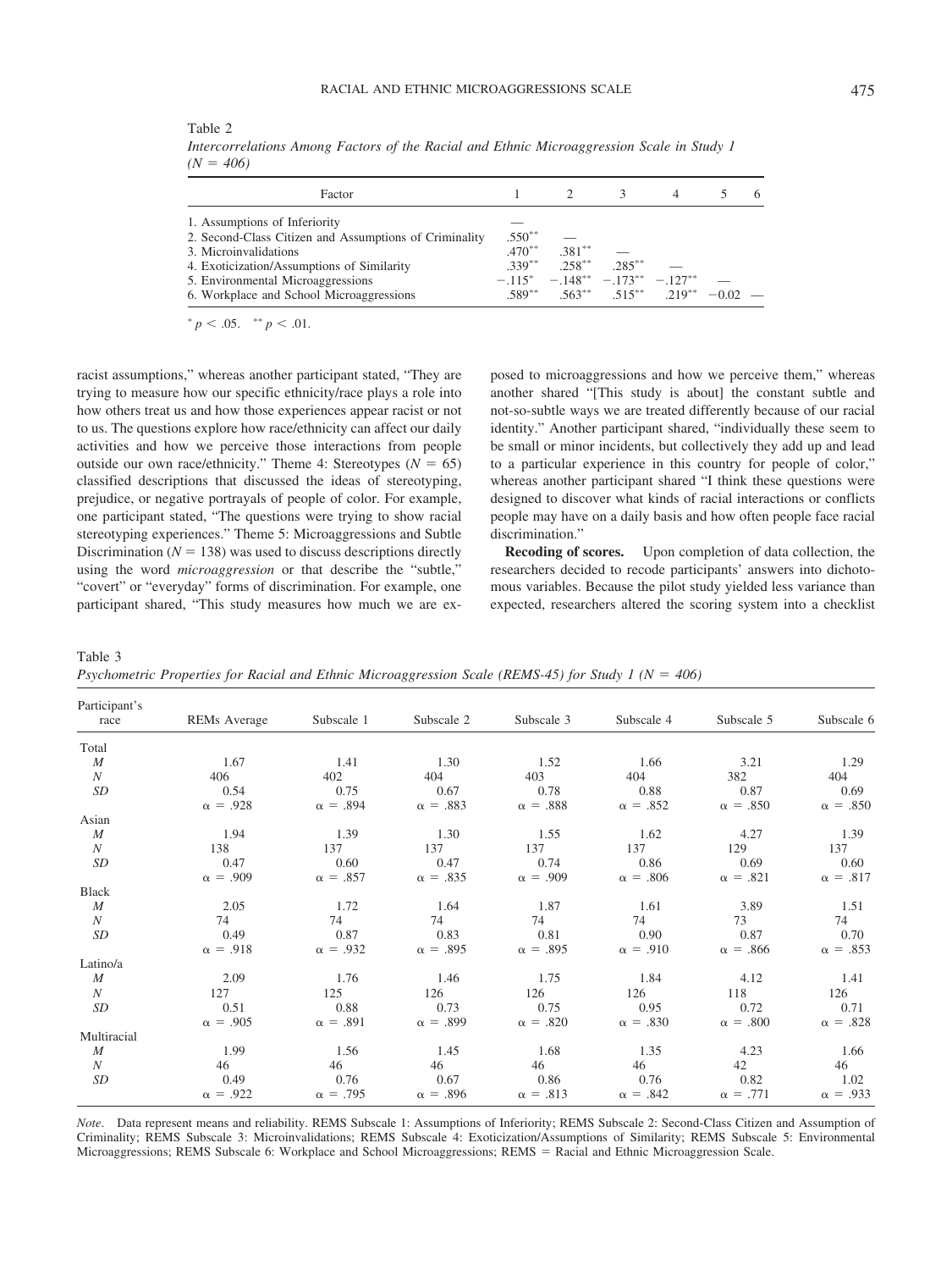form. If an individual did not experience the event in the past 6 months, her or his score was recoded to a 0, and if an individual did experience the event at least once, her or his score was recoded to a 1. This step was also taken because there were some items (e.g., "Someone wanted to date me only because of race") that were viewed as unlikely to have occurred several times in the past 6 months for most participants.

The REMS-45 with the new scoring system, which is now referred to as the REMS-Checklist, yielded a coefficient alpha of .912. Reliability of subscales include the following: Subscale 1: Assumptions of Inferiority ( $\alpha = .873$ ), Subscale 2: Second-Class Citizen and Assumptions of Criminality ( $\alpha = .821$ ), Subscale 3: Microinvalidations ( $\alpha$  = .841), Subscale 4: Exoticization/ Assumptions of Similarity ( $\alpha = .783$ ), Subscale 5: Environmental Microaggressions ( $\alpha$  = .785), and Subscale 6: Workplace and School Microaggressions ( $\alpha$  = .792). Subscales 1, 2, 3, 4, and 6 were all positively correlated with each other, with *r* scores ranging from .328 to .606 ( $p > .01$ ). However, Subscale 5 (Environmental Microaggressions) was not significantly correlated with any of the other subscales.

Given this new scoring system, the researchers conducted a confirmatory factor analysis using the MPlus 5.21 program (Muthén & Muthén, 2009). The hypothesized model consisted of six first-order latent variables representing the six subscales from the principal-components factor analysis. The model yielded a  $\chi^2$ of 1822.31 ( $df = 930$ ,  $p > .001$ ), which is large enough to reject the null of a good fit. However, although this is statistically significant, it is common for large sample sizes to result in significant chi-squares (Bentler & Bonett, 1980). Thus, the adequacy of model fit was determined using consensus among three indices recommended by Hu and Bentler (1999): the comparative fit index (CFI), the standardized root-mean-square residual (SRMR), and the root-mean-square error of approximation (RMSEA). According to Hu and Bentler, CFI values of .95 and higher, SRMR values of .08 or lower, and RMSEA values of .06 and lower indicate a relatively good fit of the model to the data, whereas CFI values of .90 –.94, SRMR values of .09 –.10, and RMSEA values of .07–.10 indicate an acceptable fit. RMSEA score less than .05 is considered excellent. The present model resulted in a CFI  $= .78$ , indicating an unacceptable fit. However, the model resulted in an SRMR of .067 and an RMSEA of .05, which suggests a good fit of the model. Thus, two of these three methods suggest that the present model is a good fit, and one model even suggesting an excellent fit.

The REMS-Checklist resulted in an increase in *r* scores with the RALES-B ( $r = .489, N = 376, p < .001$ ). Five of the six subscales were also positively correlated with the RALES-B—Subscale 1: Assumptions of Inferiority ( $r = .418$ ,  $N = 376$ ,  $p < .001$ ), Subscale 2: Second-Class Citizen and Assumption of Criminality  $(r = .427, N = 376, p < .001)$ , Subscale 3: Microinvalidations  $(r = .376, N = 376, p < .001)$ , Subscale 4: Exoticization/ Assumptions of Similarity ( $r = .237$ ,  $N = 376$ ,  $p < .001$ ), and Subscale 6: Workplace and School Microaggressions ( $r = .466$ ,  $N = 376$ ,  $p < .001$ ). With this sample, Subscale 5: Environmental Microaggressions was still not significantly correlated with the RALES- B. The same five REMS subscales also correlated highly with both the RALES-B Individual and RALES-B Group subscales.

# **Study 2: Confirmatory Factor Analysis, Reliability, and Validity**

The purpose of Study 2 was to conduct a confirmatory factor analysis with a new sample. Reliability for the new measure was also tested, and validity was measured by testing correlations with the DLE scale (Harrell, 2000).

### **Method**

**Participants.** Participants were recruited in the same manner as the first sample, and they followed the same procedures as well. The second sample included a total of 218 participants; 166 were women, 51 were men, none identified as transgender, and one did not report gender. The mean age of the sample was 20.56 (*SD* 4.427), with a range of 17–54. Again, the sample was racially diverse, with 35% Latina/os, 20% Black/African Americans, 13% multiracial persons, 12% Asian Americans/Pacific Islanders, and 4% who did not identify with any of these categories. The largest ethnic groups included African American (12.5%), Dominican (10.3%), Puerto Rican (8.4%), Chinese (4.2%), Filipino (3.4%), and individuals with two or more ethnicities (15.6%). The majority of the sample was heterosexual (84.0%), whereas 5.3% of the participants was gay/lesbian, 3.8% was bisexual, and 1.5% did not disclose their sexual orientations or described themselves differently. The largest religious groups were Catholic (36.1%), Christian (19%), and Muslim (4.2%), and 28% reported being nonreligious. The majority of the sample (92%) lived in a northeastern state and, in addition, (74%) were born in the United States. The educational background of this sample was different than the first, with 71.5% having an associate's degree, 14% having a bachelor's degree, and 11% having a graduate degree.

#### **Measures.**

*Demographic sheet.* The same open-ended demographic questionnaire was used for participants to self-identify their gender, age, race, ethnicity, immigration status, religious background, level of education, and occupation.

*The REMS-Checklist.* Initially, the scoring system was altered from the first sample. Respondents were instructed to indicate the number of times that a microaggression occurred in the past 6 months, with  $0 = I$  did not experience this event in the past  $six$  months,  $1 = I$  experienced this event *I* time in the past six *months*,  $2 = I$  *experienced this event 2 times in the past six months*,  $3 = I$  experienced this event 3 times in the past six months,  $4 = I$ *experienced this event 4 times in the past six months, and*  $5 = I$ *experienced this event 5 or more times in the past six month*s. Similar to the first sample, researchers recoded the REMS-45 into the dichotomous scoring system of the REMS-Checklist (i.e.,  $0 =$ *I* did not experience this event in the past six months and  $1 = I$ *experienced this event at least once in the past six months*).

*Daily Life Experiences-Frequency (DLE-F) scale.* The DLE-F is a subscale of the RaLES-S (Harrell, 2000). The 20-item scale is a self-report measure of perceptions of racism by a person of color and the impact that racism has on an individual's personal life (Utsey, 1998). The frequency scale (which was used in this study) assesses racial microaggressions or daily experiences that may occur in an individual's life. The DLE has been tested on all major racial groups and has produced high reliability coefficients (Harrell, 2000). The present study yielded a Cronbach's alpha of .941 for the DLE-F scale.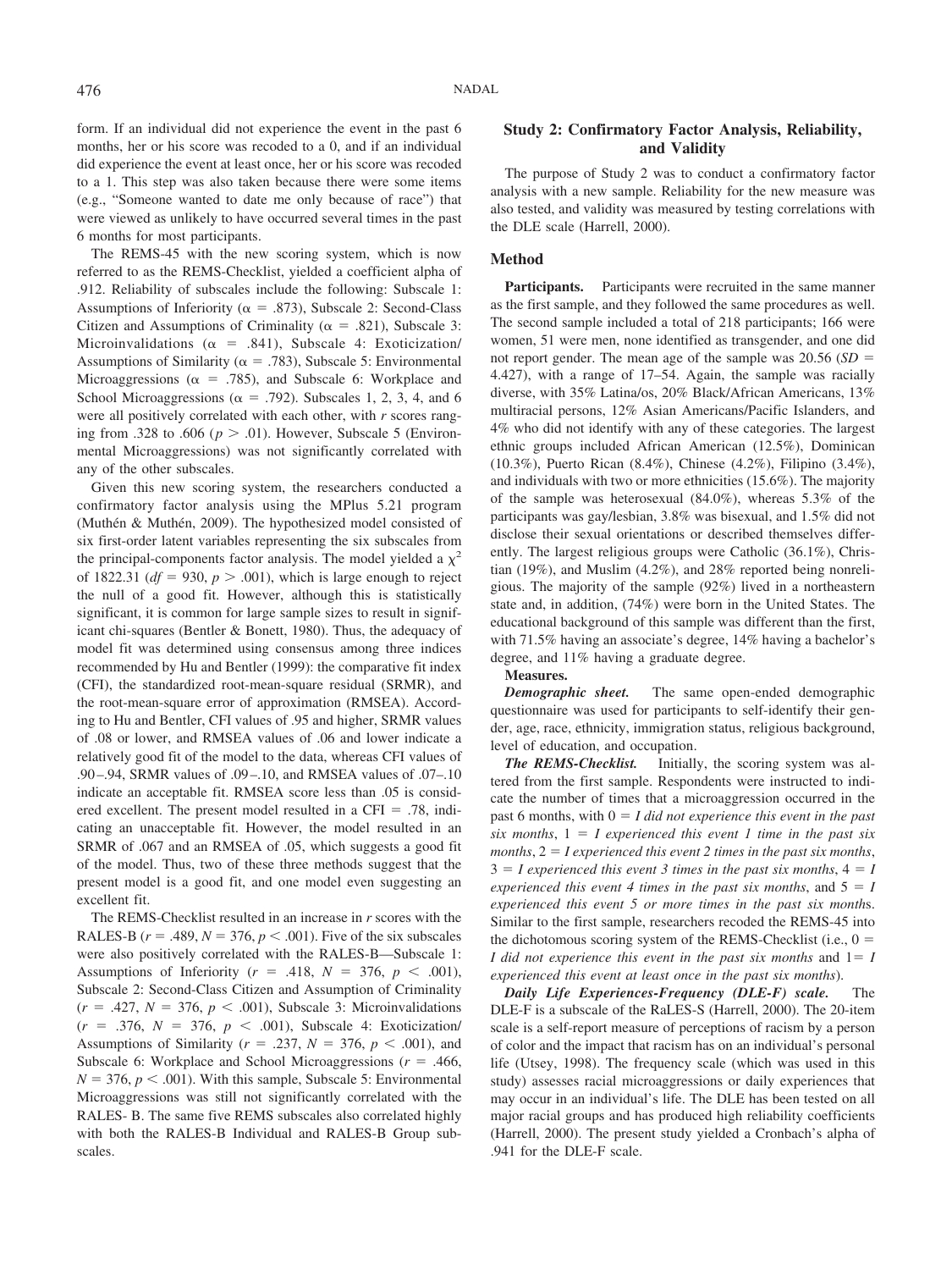## **Results**

To test the validity of REMS-45, the researchers conducted a confirmatory factor analysis with a new sample, using the MPlus 5.21 program (Muthén & Muthén, 2009). The hypothesized model consisted of six first-order latent variables representing the six subscales (i.e., eight indicators for Assumptions of Inferiority, seven indicators for Second-Class Citizen andAssumptions of Criminality, nine indicators for Microinvalidations, nine indicators for Exoticization/Assumptions of Similarity, seven indicators for Environmental Microaggressions, and five indicators for Workplace and School Microaggressions) and one second-order latent variable representing the total REMS-45 score. Similar to the confirmatory factor analysis from the first sample, the model yielded a significant  $\chi^2$  of 1400.37 (*df* = 930, *p* > .001), which is large enough to reject the null of a good fit. Although the present model resulted in a CFI of .815 (which is slightly higher than the first sample, but would still be considered a poor fit), it also yielded in an SRMR score of .071, and an RMSEA score of .05, which would indicate a good or excellent fit. Thus, as noted in Table 4, two of the three fit indices support the REMS-45, and its subscales are adequate measures of racial microaggressions.

In terms of internal consistency reliability, the second sample of the REMS-Checklist produced a coefficient alpha of .882 (*M* 0.556,  $SD = 0.18$ *)*. Each subscale produced a coefficient alpha well above .70—Subscale 1: Assumptions of Inferiority ( $\alpha$  = .862,  $M = 0.421$ ,  $SD = 0.34$ ), Subscale 2: Second-Class Citizen and Assumptions of Criminality ( $\alpha$  = .820, *M* = 0.418, *SD* = 0.29), Subscale 3: Microinvalidations ( $\alpha$  = .792,  $M$  = 0.467,  $SD = 0.27$ ), Subscale 4: Exoticization/Assumptions of Similarity  $(\alpha = .715, M = 0.724, SD = 0.21)$ , Subscale 5: Environmental Microaggressions ( $\alpha$  = .768,  $M = 0.288$ ,  $SD = 0.27$ ), and Subscale 6: Workplace and School Microaggressions ( $\alpha$  = .747, *M* =  $0.423$ ,  $SD = 0.28$ ). Subscales for all African Americans, Latina/os, Asian Americans, and multiracial people were high, with alpha ranges from .762 to .928. Subscales 1, 2, 3, 4, and 6 were significantly positively correlated with each other, ranging from .313 to .602. Subscale 5 was significantly negatively correlated with all five other subscales, with  $r$  scores ranging from  $-.285$  to -168. All intercorrelations, Cronbach's alphas, means, and standard deviations are reported in Table 5.

Concurrent validity of the REMS-Checklist was supported through significant correlations with the DLE-F scale  $(r = .698, )$  $N = 253$ ,  $p < .001$ ). All six subscales produced high correlations with the DLE-F—Subscale 1: Assumptions of Inferiority (*r* .567,  $N = 253$ ,  $p < .001$ ), Subscale 2: Second-Class Citizen and Assumptions of Criminality ( $r = .611$ ,  $N = 253$ ,  $p < .001$ ),

Table 4

*Goodness-of-Fit Indicators for the Competing Models of the 45-Item REMS-Checklist (N 262)*

| Model       | df  |         | <b>CFI</b> | <b>RMSEA</b> | <b>SRMR</b> |
|-------------|-----|---------|------------|--------------|-------------|
| Five-factor | 930 | 1400.74 | 0.812      | 0.050        | 0.071       |
| One-factor  | 945 | 1951.5  | 0.597      | 0.072        | 0.084       |

*Note.* REMS-Checklist = Racial and Ethnic Microaggression Scale-Checklist; CFI = comparative fit index; RMSEA = root-mean-square error of approximation;  $SRMR = standardized root-mean-square residual$ .

Subscale 3: Microinvalidations ( $r = .505$ ,  $N = 253$ ,  $p < .001$ ), Subscale 4: Exoticization/Assumptions of Similarity  $(r = .461, )$  $N = 253$ ,  $p < .001$ ), Subscale 5: Environmental Microaggressions  $(r = -.209, N = 253, p < .001)$ , and Subscale 6: Workplace and School Microaggressions ( $r = .643$ ,  $N = 253$ ,  $p < .001$ ).

## **Discussion**

The goal of the present study was to create a measure that evaluates the types of racial microaggressions that individuals experience in their everyday lives. Both theory and statistical methods were used in this study to identify 45 microaggression incidents and to categorize them into six major subscales: (a) Assumptions of Inferiority, b) Second-Class Citizen andAssumption of Criminality, (c) Microinvalidations, (d) Exoticization/Assumptions of Similarity, (e) Environmental Microaggressions, and (f) Workplace and School Microaggressions. The overall scale and the subscales support both theoretical literature (Sue et al., 2007) and qualitative studies (Hill et al., 2010; Rivera et al., 2010; Sue et al., 2010, 2008; Watkins et al., 2010), which posit that people of color experience microaggressions in their everyday lives and are able to identify such instances as being racially related.

Results through two large samples provided evidence of reliability through satisfactory internal consistency estimates and evidence of validity through correlations with other scales, suggesting that the REMS is an adequate measure of racial microaggressions. First, through exploratory principal components analyses, researchers were able to identify six components with eigenvalues over 1. All of the items that were produced under each component made conceptual sense, and a confirmatory factor analysis with a new sample supported that the overall scale was acceptable. Second, the REMS was found to be correlated with both the RaLES-B and the DLE (two scales frequently used to measure experiences of racism and discrimination), supporting the validity of the measure. Furthermore, participants were overwhelmingly able to identify that the REMS was a measure of racial discrimination, further suggesting that the scale was measuring what it was intended to measure. The REMS was also found to be a reliable measure across four major racial groups, namely, Asian Americans, Latina/o Americans, Black/African Americans, and multiracial people. High coefficient alphas (all over .80) in two independent samples indicate the reliability of the overall scale and its subsequent subscales, indicating its appropriate use for individuals of all racial minority groups.

The six subscales paralleled several of the racial microaggression categories that have been described in previous literature. The experiences of being assumed to be inferior or a criminal were expressed in studies with Black/African American samples (Sue et al., 2008; Watkins et al., 2010) and Latina/os (Rivera et al., 2010). The experiences of being exoticized were described by both Asian Americans (Sue et al., 2010) and Latina/os (Rivera et al., 2010), whereas being treated as a second-class citizen was reported across all of the aforementioned samples. The Workplace and School Microaggressions subscale supports a previous study that examined microaggressions in the classroom or school environment (Sue et al., 2009). Finally, microinvalidations and environmental microaggressions have been discussed in previous theoretical literature (Sue et al., 2007), as well as in studies with microaggres-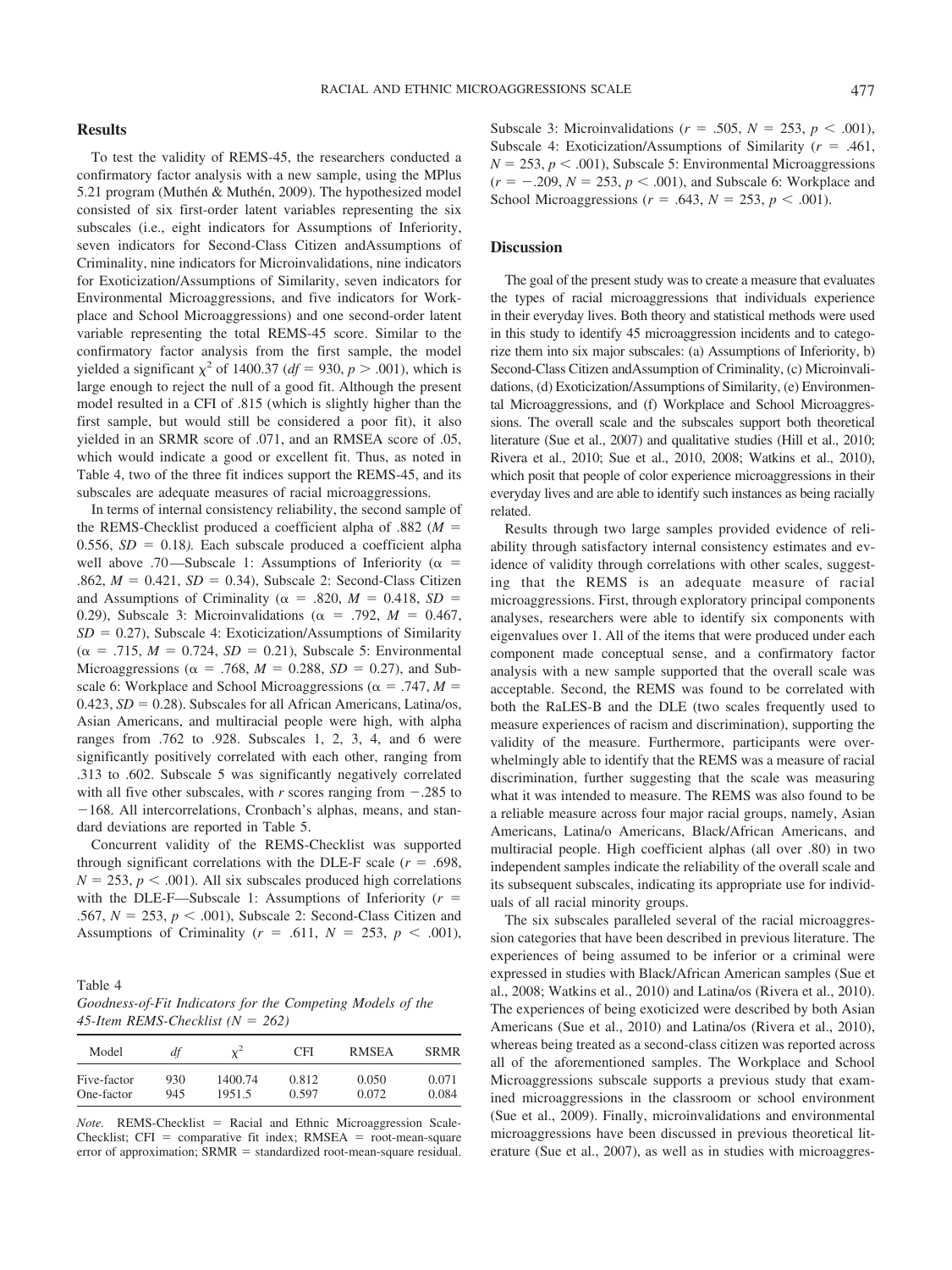| Intercorrelations and Psychometric Properties for Racial and Ethnic Microaggression Scale-Checklist for Study 2 ( $N = 262$ ) |              |           |           |                          |           |                          |            |          |       |      |  |
|-------------------------------------------------------------------------------------------------------------------------------|--------------|-----------|-----------|--------------------------|-----------|--------------------------|------------|----------|-------|------|--|
| Variable                                                                                                                      | REMS average |           |           |                          |           |                          |            | $\alpha$ | M     | SD   |  |
| <b>REMS</b> average                                                                                                           |              | $.815***$ | $.719***$ | $.691***$                | $.697**$  | $-.083$                  | $.774***$  | 0.882    | 0.556 | 0.18 |  |
| Subscale 1                                                                                                                    |              |           | $.602**$  | $.413***$                | $.552***$ | $-.246***$               | .586**     | 0.862    | 0.421 | 0.34 |  |
| Subscale 2                                                                                                                    |              |           |           | $.421***$                | $.313***$ | $-.284***$               | $.522***$  | 0.82     | 0.418 | 0.29 |  |
| Subscale 3                                                                                                                    |              |           |           | $\overline{\phantom{a}}$ | $.369**$  | $-.285***$               | $.488***$  | 0.792    | 0.467 | 0.27 |  |
| Subscale 4                                                                                                                    |              |           |           |                          |           | $-.202**$                | $.506***$  | 0.715    | 0.724 | 0.21 |  |
| Subscale 5                                                                                                                    |              |           |           |                          |           | $\overline{\phantom{a}}$ | $-.168***$ | 0.768    | 0.288 | 0.27 |  |

*Intercorrelations and Psychometric Properties for Racial and Ethnic Microaggression Scale-Checklist for Study 2 (N 262)*

*Note.* REMS = Racial and Ethnic Microaggression Scale; REMS Subscale 1 = Assumptions of Inferiority; REMS Subscale 2 = Second-Class Citizen and Assumption of Criminality; REMS Subscale 3 = Microinvalidations; REMS Subscale 4: Exoticization/Assumptions of Similarity; REMS Subscale 5: Environmental Microaggressions; REMS Subscale 6 Workplace and School Microaggressions.  $p < .01$ .

Subscale 6  $-$  0.747 0.423 0.28

sions with women, LGBT populations, and persons with disabilities (see Sue, 2010, for a review).

The present study also suggests that experiences and perceptions of microaggressions are complex. Some items from our initial pool loaded heavily on more than one factor and were therefore removed from the scale. This result indicates that there are some microaggressions that may be classified under more than one category and perhaps may have an array of interpretations for the individuals who experience them. For example, one of the original items "I was ignored when trying to get the attention of a waiter, bartender, or store clerk because of my race" loaded highly on the Assumptions of Inferiority factor as well as the Second-Class Citizen and Assumption of Criminality factor. Perhaps an individual did not receive good service because the waiter or bartender assumed her or him to be poor or uneducated, or perhaps the individual was ignored because the waiter or bartender assumed her or him to be a criminal. Accordingly, it is possible that there are some experiences of microaggressions that did not emerge into the final scale because of the complexities of dynamics and interpretation. Similarly, some items did not load highly on any of the principal components as well; some of these include "I have been accused of being too loud or "I have been accused of being too quiet." Perhaps these items did not load well because some individuals may interpret such experiences as being racially related, whereas some may view these as critiques of one's personality. Nonetheless, future analyses of the original 131 items may be helpful in understanding additional components that did not emerge from these studies.

The Environmental Microaggression subscale did not correlate significantly with the other subscales with the first sample, and had significant but smaller correlations than the other subscales with the second sample. Perhaps this discrepancy is because the items were written inversely, measuring positive perceptions of race, instead of identifying negative or active experiences with racism or microaggressions. It is also conceivable that environmental microaggressions may be measured differently because such experiences manifest differently than the experiences listed in the other subscales. Although the other subscales measure microaggressions that occur interpersonally, environmental microaggressions represent perceptions that individuals have of the environment around them. Perhaps interpersonal and environmental microaggressions have differential impacts on individual's mental health.

There are a few limitations to the present study. First, the two samples may not be representative of all individuals, as many of the participants were college students recruited through Psychology 101 classes, and many other participants were recruited through racial and ethnic organizations. Similarly, because much of the data were collected online, the integrity of the data is unknown because participants were not supervised, and there were no provisions made to follow up with participants. Second, because the study requires participants to self-report their experiences with microaggressions, it is difficult to assess the true quantity or quality of microaggressions that these individuals may or may not experience. Perhaps further development of the scale can replicate other scales measuring experiences with racial discrimination (e.g., Harrell, 2000; Liang et al., 2004) and inquire about how bothersome these events were for the individuals. Third, in the exploratory principal components analysis, the prerotated model indicated that the entire scale accounts for only about 27% of the total variance, with a single component (Assumptions of Inferiority) accounting for the largest proportion of the variance at only 12.70%. Perhaps this lower number may be due to the notion that the scale examines racial microaggressions from a diverse group of people of color or that the items that were chosen do not fully represent the vast amount of racial microaggressions that people may experience. Perhaps it may be difficult to measure microaggressions for people of various racial and ethnic groups because their racial and phenotypic appearances may yield different types of microaggressive incidents. Thus, it is possible that the various types of microaggressions do not correlate with each other and that individuals will less likely experience all of the microaggressions listed in the REMS. Finally, although the confirmatory factor analysis indicated that the overall model was a good fit (with a significant chi-square, RMSEA, and SRMR), it is possible that the REMS can be condensed or altered even further, in order to achieve a higher CFI score.

**Future research directions and implications for practice.** There are many implications that the REMS has for the field of psychology. First and foremost, as the only known measure that examines racial microaggressions using the taxonomy provided by Sue and colleagues (2007), the REMS could be a useful instrument to examine the impact that racial microaggressions have on individuals' well-being, particularly their mental and physical health. One of the main critiques regarding previous racial microaggres-

Table 5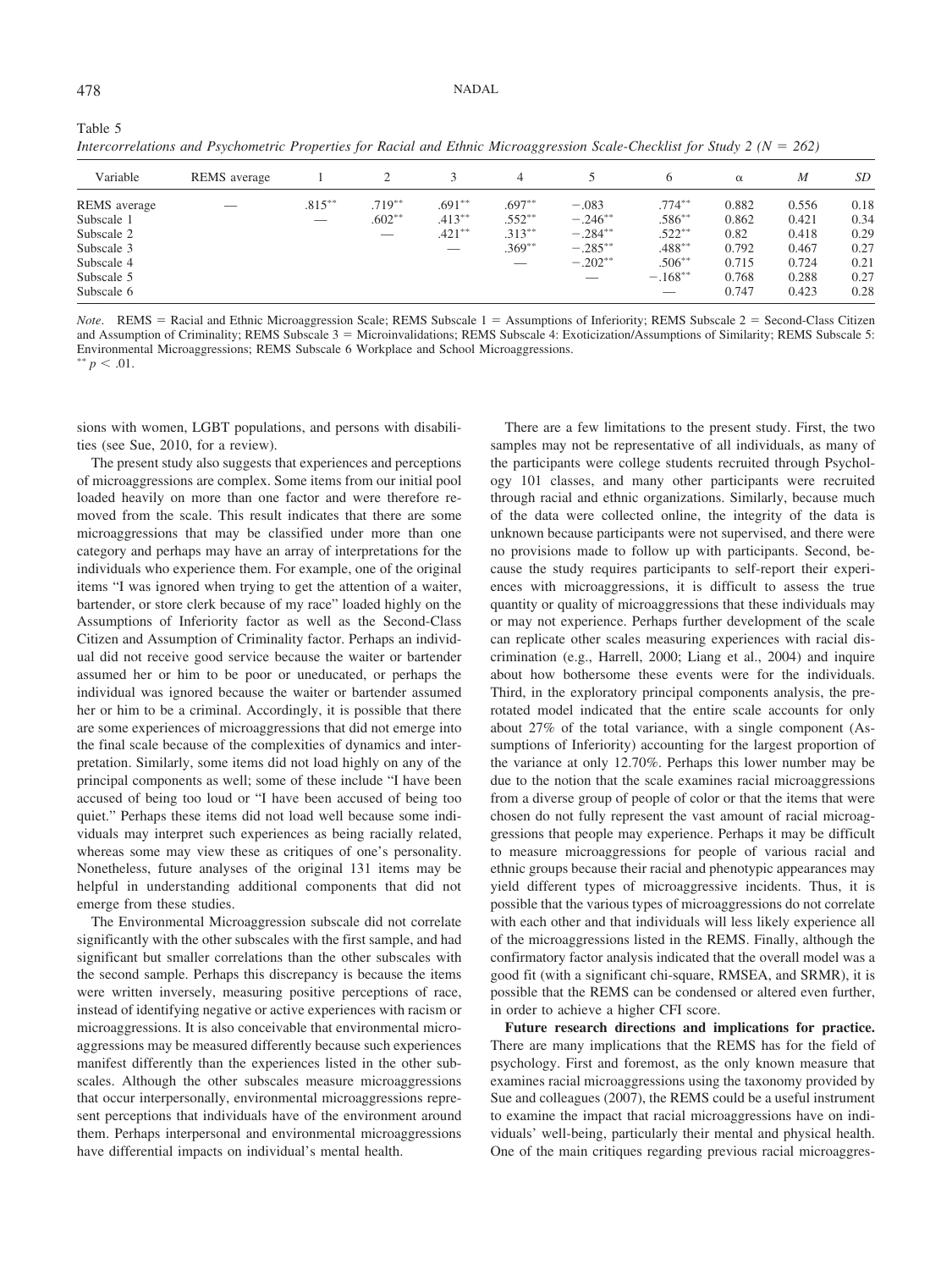sion studies is that they used qualitative methods and consisted of small samples. Using these statistical methods to measure racial microaggressions can assist researchers in investigating the relationship of microaggressions with various psychological constructs. Perhaps future researchers can test alternative factor models of racial microaggressions in the future by adding or altering items or subscales to the REMS, or running a CFA with other factors presented in the original taxonomy by Sue and colleagues (2007).

Second, these two studies indicate that individuals are able to identify racial microaggressions and are able to label them as being race related. This finding is important because of the aforementioned studies that have reported the relationship between perceived racial discrimination and psychological stress, mental health disorders, and even physical health. However, because none of these previous studies focused on microaggressions specifically, future researchers may use the REMS to investigate other variables as well. Perhaps future empirical studies can examine the influence of racial microaggressions on mental health variables like depressive symptoms, anxiety, or self-esteem. Studies may examine how racial identity, ethnic identity, or gender may influence one's ability to recognize microaggressions, and further research may explore how microaggressions may impact personality development, coping mechanisms, and resiliency.

With the potential research that may emerge with this new scale, there are many implications for practice as well. Clinicians must be aware of the various types of microaggressions that their clients experience as well as the ways that their clients cope with such instances. Examining these microaggressions can help psychotherapists to conceptualize their clients' presenting problems, while preparing for the most effective ways to combat and handle microaggressions when they occur. Clinicians, supervisors, educators, and researchers must be cognizant of the ways that microaggressions may occur in all professional settings, and they must advocate for their clients, supervisees, students, and others to be aware of racial microaggressions as well. Finally, given the everchanging global society, psychologists and other practitioners must educate other lay people about microaggressions (against all marginalized groups) in order to prevent both blatant and subtle forms of discrimination from occurring in everyday life.

## **References**

- Bentler, P. M., & Bonett, D. G. (1980). Significant tests and goodness of fit in the analysis of covariance structure. *Psychological Bulletin, 88,* 588 – 606. doi:10.1037/0033-2909.88.3.588
- Brondolo, E., Kelly, K. P., Coakley, V., Gordon, T., Thompson, S., Levy, E . . . Tobin, J. N. (2005). The Perceived Ethnic Discrimination Questionnaire: Development and preliminary validation of a community version. *Journal of Applied Social Psychology, 35,* 335–365. doi: 10.1111/j.1559-1816.2005.tb02124.x
- Capodilupo, C. M., Nadal, K. L., Corman, L., Hamit, S., Lyons, O., & Weinberg, A. (2010). The manifestation of gender microaggressions. In D. W. Sue (Ed.), *Microaggressions and marginality: Manifestation, dynamics, and impact* (pp. 193–216). New York, NY: Wiley & Sons.
- Costello, A. B., & Osborne, J. W. (2005). Best practices in exploratory factor analysis: Four recommendations for getting the most from your analysis. *Practical Assessment Research & Evaluation, 10,* 1–9.
- DeVellis, R. F. (2003). *Scale development: Theory and applications.* Thousand Oaks, CA: Sage.
- Dovidio, J. F., Gaertner, S. L., Kawakami, K., & Hodson, G. (2002). Why can't we all just get along? Interpersonal biases and interracial distrust. *Cultural Diversity and Ethnic Minority Psychology, 8,* 88 –102. doi: 10.1037/1099-9809.8.2.88
- Fang, C. Y., & Myers, H. F. (2001). The effects of racial stressors and hostility on cardiovascular reactivity in African American and Caucasian men. *Health Psychology, 20,* 64 –70. doi:10.1037/0278-6133.20.1.64
- Finch, H. (2006). Comparison of the performance of varimax and promax rotations: Factor structure recovery for dichotomous items. *Journal of Educational Measurement, 43,* 39 –52. doi:10.1111/j.1745-3984.2006 .00003.x
- Flores, E., Tschann, J. M., Dimas, J. M., Pasch, L. A., & de Groat, C. L. (2010). Perceived racial/ethnic discrimination, posttraumatic stress symptoms, and health risk behaviors among Mexican American adolescents. *Journal of Counseling Psychology, 57,* 264 –273. doi:10.1037/ a0020026
- Gaertner, S. L., & Dovidio, J. F. (2006). Understanding and addressing contemporary racism: From aversive racism to the common ingroup. *Journal of Social Issues, 61,* 615– 639. doi:10.1111/j.1540-4560.2005 .00424.x
- Guadagnoli, E., & Velicer, W. F. (1998). Relation of sample size to the stability of component patterns. *Psychological Bulletin, 103,* 265–275. doi:10.1037/0033-2909.103.2.265
- Harrel, J. P., Hall, S., & Taliaferro, J. (2003). Physiological responses to racism and discrimination: An assessment of the evidence. *American Journal of Public Health, 93,* 243–248.
- Harrell, S. P. (2000). A multidimensional conceptualization of racismrelated stress: Implications for the well-being of people of color. *American Journal of Orthopsychiatry, 70,* 42–57. doi:10.1037/h0087722
- Hill, J. S., Kim, S., & Williams, C. D. (2010). The context of racial microaggressions against indigenous peoples: Same old racism or something new? In D. W. Sue (Ed.), *Microaggressions and marginality: Manifestation, dynamics, and impact* (pp. 105–122). New York, NY: Wiley & Sons.
- Hsieh, H-F., & Shannon, S. E. (2005). Three approaches to qualitative content analysis. *Qualitative Health Research, 15,* 1277–1288. doi: 10.1177/1049732305276687
- Hu, L., & Bentler, P. (1999). Cutoff criteria for fit indices in covariance structure analysis: Conventional criteria versus new alternatives. *Structural Equation Modeling, 6,* 1–55. doi:10.1080/10705519909540118
- Johnston, M. P., & Nadal, K. L. (2010). Multiracial microaggressions: Exposing monoracism in everyday life and clinical practice. In D. W. Sue (Ed.), *Microaggressions and marginality: Manifestation, dynamics, and impact* (pp. 123–144). New York, NY: Wiley & Sons.
- Keller, R. M., & Galgay, C. E. (2010). Microaggressions experienced by people with disabilities in US society. In D. W. Sue (Ed.), *Microaggressions and marginality: Manifestation, dynamics, and impact* (pp. 241– 268). New York, NY: Wiley & Sons.
- Lambert, S. F., Herman, K. C., Bynum, M. S., & Ialongo, N. S. (2009). Perceptions of racism and depressive symptoms in African American adolescents: The role of perceived academic and social control. *Journal of Youth and Adolescence, 38,* 519 –531. doi:10.1007/s10964-009- 9393-0
- Liang, C. T. H., Li, L. C., & Kim, B. S. K. (2004). The Asian American Race-Related Stress Inventory: Development, factor analysis, reliability, and validity. *Journal of Counseling Psychology, 51,* 103–114.
- Mastria, M. R. (2002). Ethnicity and eating disorders. *Psychoanalysis & Psychotherapy, 19,* 59 –77.
- McConahay, J. B. (1986). Modern racism, ambivalence, and the Modern Racism Scale. In J. F. Dovidio & S. L. Gaertner (Eds.), *Prejudice, discrimination and racism* (pp. 91–126). Orlando, FL: Academic Press.
- Moradi, B., & Risco, C. (2006). Perceived discrimination experiences and mental health of Latina/o American persons. *Journal of Counseling Psychology, 53,* 411– 421.